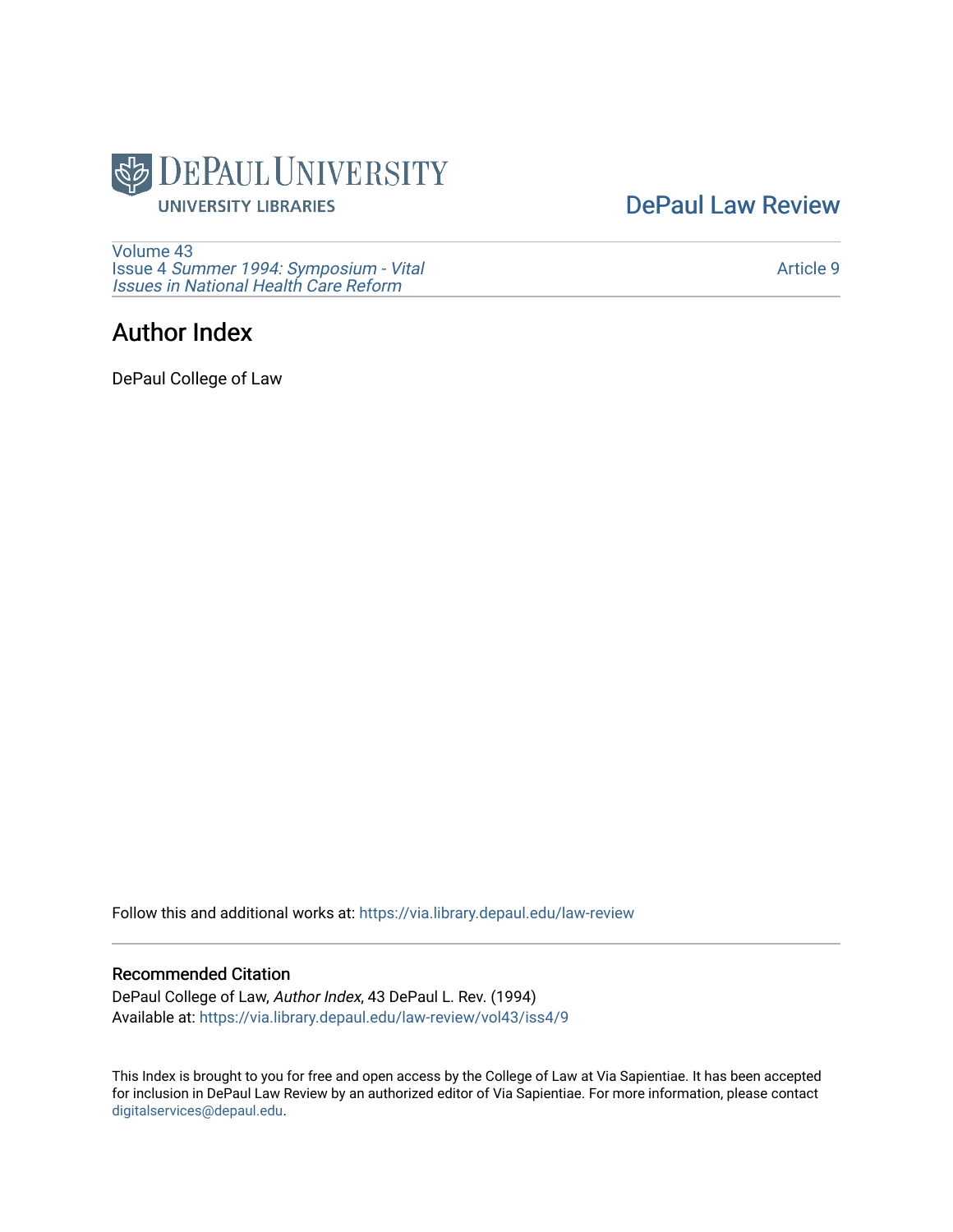## INDEX TO **VOLUME** 43

| I. TABLE OF ARTICLES BY AUTHOR  1211 |  |
|--------------------------------------|--|
|                                      |  |

## I. TABLE OF ARTICLES BY AUTHOR

| ARRIGO, JAMES P., United States v. Robison and the Enforcement of Plea Bargains<br>Across Federal Jurisdictional Lines: To Bind or Not to Bind? | 909  |
|-------------------------------------------------------------------------------------------------------------------------------------------------|------|
| BAXTER, MICHAEL J., C.S.C., "Overall, the First Amendment Has Been Very Good for                                                                |      |
|                                                                                                                                                 | 425  |
| BOED, A. ROMAN, Past Persecution Standard For Asylum Eligibility in the Seventh                                                                 |      |
|                                                                                                                                                 | 147  |
| CAROW, JENNIFER L., Davis v. Davis: An Inconsistent Exception to an Otherwise                                                                   |      |
| Sound Rule Advancing Procreational Freedom and Reproductive Technology                                                                          | 523  |
| CHICAGO COUNCIL OF LAWYERS, Evaluation of the United States Court of Appeals for                                                                | 673  |
| CHON, MARGARET, Postmodern "Progress:" Reconsidering the Copyright and Patent                                                                   |      |
|                                                                                                                                                 | 97   |
| DANIEL, PHILIP T.K., A Comprehensive Analysis of Educational Choice: Can the                                                                    |      |
|                                                                                                                                                 | -1   |
| DURCHSLAG, MELVYN R., Should Political Subdivisions Be Accorded Eleventh                                                                        |      |
|                                                                                                                                                 | 577  |
|                                                                                                                                                 | 1005 |
| INGALLS, MELISSA D., INDOPCO, Inc. v. Commissioner: Determining the Taxable                                                                     |      |
| Nature of a Target Corporation's Takeover Expenses                                                                                              | 1165 |
| JORTBERG, LAURA J., Who Should Bear the Burden of Experimental Medical Device                                                                   |      |
| Testing: The Preemptive Scope of the Medical Device Amendments Under Slater v.                                                                  |      |
|                                                                                                                                                 | 963  |
| MARSHALL, WILLIAM P., Truth and the Religion Clauses                                                                                            | 243  |
| MCALISTER, EDMUND S., The Hydraulic Pressure of Vengeance: United States v.                                                                     |      |
| Alvarez-Machain and the Case for a Justifiable Abduction                                                                                        | 449  |
|                                                                                                                                                 | 1045 |
| MCDAVID, JANET L., Antitrust Issues In Health Care Reform                                                                                       |      |
| MOREHEAD, JERE W., When A Peremptory Challenge is No Longer Peremptory:                                                                         |      |
| Batson's Unfortunate Failure to Eradicate Invidious Discrimination From Jury                                                                    | 625  |
| MOSTAGHEL, DEBORAH M., The Low-Level Radioactive Waste Policy Amendments                                                                        |      |
|                                                                                                                                                 | 379  |
| ORLINSKI, DENISE M., An Accountant's Liability to Third Parties: Bily v. Arthur                                                                 |      |
|                                                                                                                                                 | 859  |
| PERLOFF, HAL J., The Economic-Waste Doctrine in Government Contract Litigation.                                                                 | 185  |
| PORT, KENNETH L., The Case For Teaching Japanese Law at American Law Schools                                                                    | 643  |
| RAPPAPORT, ANNA M., Policy Environment for Health Benefits: Implications for                                                                    |      |
|                                                                                                                                                 |      |
| Employer Plans                                                                                                                                  | 1107 |
| SCHLAM, LAWRENCE, State Constitutional Amending, Independent Interpretation, and                                                                | 269  |
| Political Culture: A Case Study in Constitutional Stagnation                                                                                    |      |
| SAGE, WILLIAM M., & JORLING, JAMES M., A World That Won't Stand Still:                                                                          | 1007 |
|                                                                                                                                                 |      |
| TRUBEK, LOUISE G., & HOFFMAN, ELIZABETH A., Searching for a Balance in Universal                                                                |      |
| Health Care Reform: Protection for The Disenfranchised Consumer                                                                                 | 1081 |